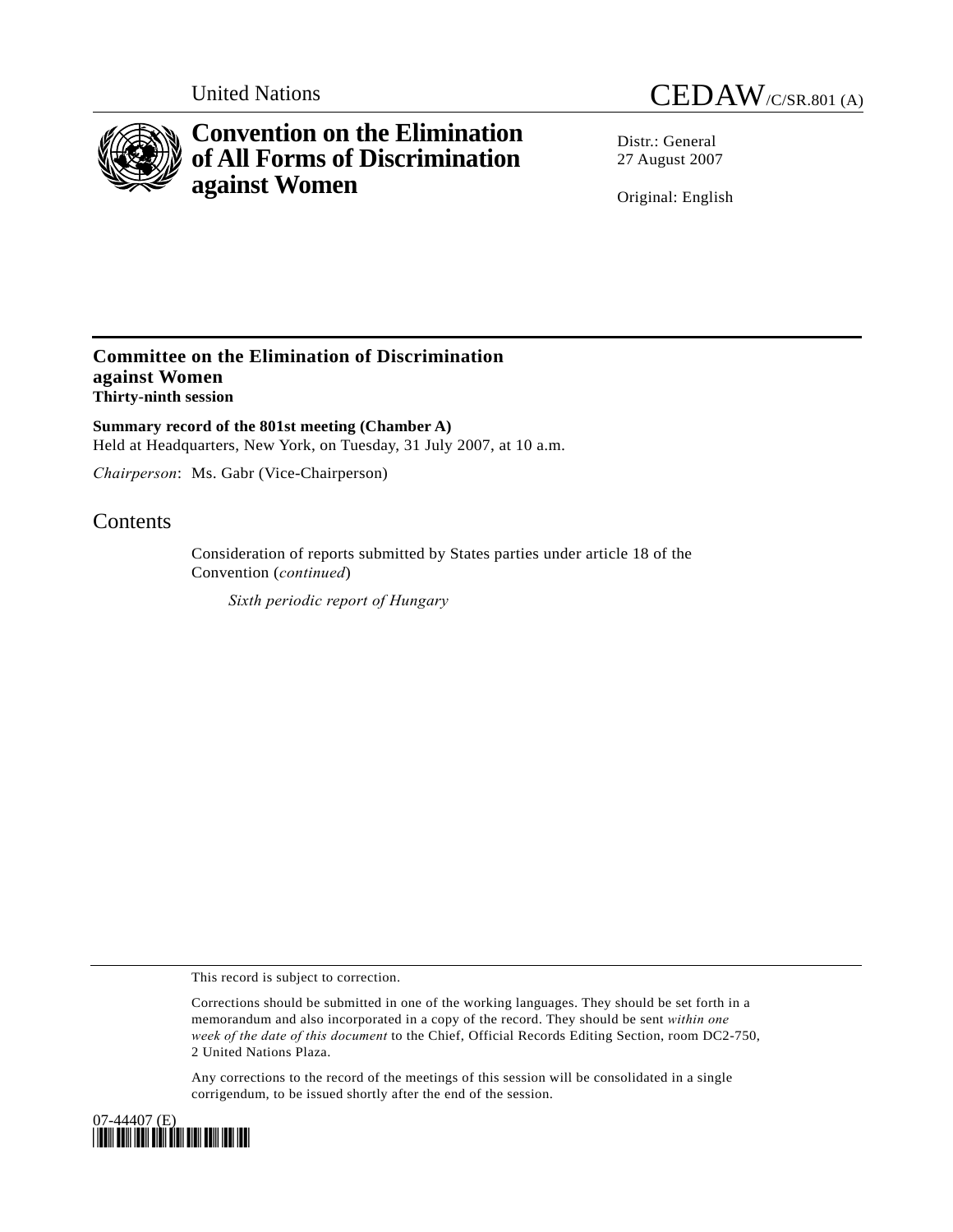*In the absence of Ms. Šimonović, Ms. Gabr, Vice-Chairperson, took the Chair.* 

*The meeting was called to order at 10 a.m.* 

#### **Consideration of reports submitted by States parties under article 18 of the Convention** (*continued*)

*Sixth periodic report of Hungary*  (CEDAW/C/HUN/6; CEDAW/C/HUN/Q/6 and Add.1)

1. *At the invitation of the Chairperson, the members of the delegation of Hungary took places at the Committee table.*

2. **Ms. Rauh** (Hungary) said that the Government of the Republic of Hungary was strongly committed to protecting human rights and fundamental freedoms, and eliminating all forms of discrimination. Convinced that the rights of women were in fact fundamental human rights, Hungary attached special importance to their protection and expansion, and fully accepted the norms and values set forth in the Convention. It also considered the periodic dialogue with the Committee to be an excellent opportunity to discuss any difficulties in implementation of the Convention.

3. Since the restructuring of the Government after the general election of 2006, the national mechanism for improving the situation of women had been located within the Ministry of Social Affairs and Labour. Despite a tight budgetary situation, the resources allocated to this field of operations had not been reduced, and the number of staff employed had steadily increased. In the autumn of 2006, the Council for Equality of Women and Men in Society had been restructured. The Council was a consultative and coordinating body, whose members were appointed both by the Government and by relevant non-governmental organizations and included experts involved in outstanding scientific and practical activities related to equality of opportunity for women.

4. The Government was attempting to prevent the development of stereotypes even in childhood. To that end, a DVD containing several educational films on the situation of women had been made. An experimental programme of analytical education dealing with stereotypes would start on a pilot basis in the 2007-2008 school year. With the assistance of non-governmental organizations, in recent years the Government had implemented a series of programmes aimed at increasing the commitment of men and

promoting a more equitable division of work between men and women. Almost all types of paid childcare leave could be taken by either of the parents, and indeed there were some categories of leave that could be utilized only by fathers.

5. In order to prevent domestic violence against women, an institutional system had been set up consisting of a round-the-clock toll-free telephone service, regional crisis centres with nationwide coverage and a secret shelter. The Government cooperated closely with non-governmental organizations in the operation of the system, which provided immediate and effective help. Restraining orders had been part of the Hungarian legal system for a year, but experience so far and feedback from non-governmental organizations indicated that, significant improvements were needed. The Government had launched several public awareness and information campaigns at the national and local levels, and Hungary was also currently participating in the Council of Europe campaign to prevent domestic violence against women. Training sessions had been organized for experts and public employees who dealt with cases of domestic violence.

6. Of particular importance was an administrative measure intended to change police attitudes towards domestic violence. In 2003, an order had been issued, stipulating that police must take action in all such cases, and indeed that they were required to act proactively when acts of domestic violence appeared likely. Ongoing training of police officers was necessary if they were to deal effectively with domestic violence, and there was much work to be done in that regard. Sexual harassment was listed as a specific offence in the Equal Treatment Act, and women could institute legal proceedings in response to such behaviour.

7. Although the participation of women in public life was still not as high as would be desirable, there were some positive results to be highlighted: the Socialist Party currently in office had introduced a 20 per cent quota, and Parliament at its autumn session would be discussing a draft bill aiming to introduce a 50 per cent quota for both local and national elections.

8. Several earmarked programmes had been launched in the past few years to improve the situation of women on the labour market: the START Plus programme provided re-employment assistance to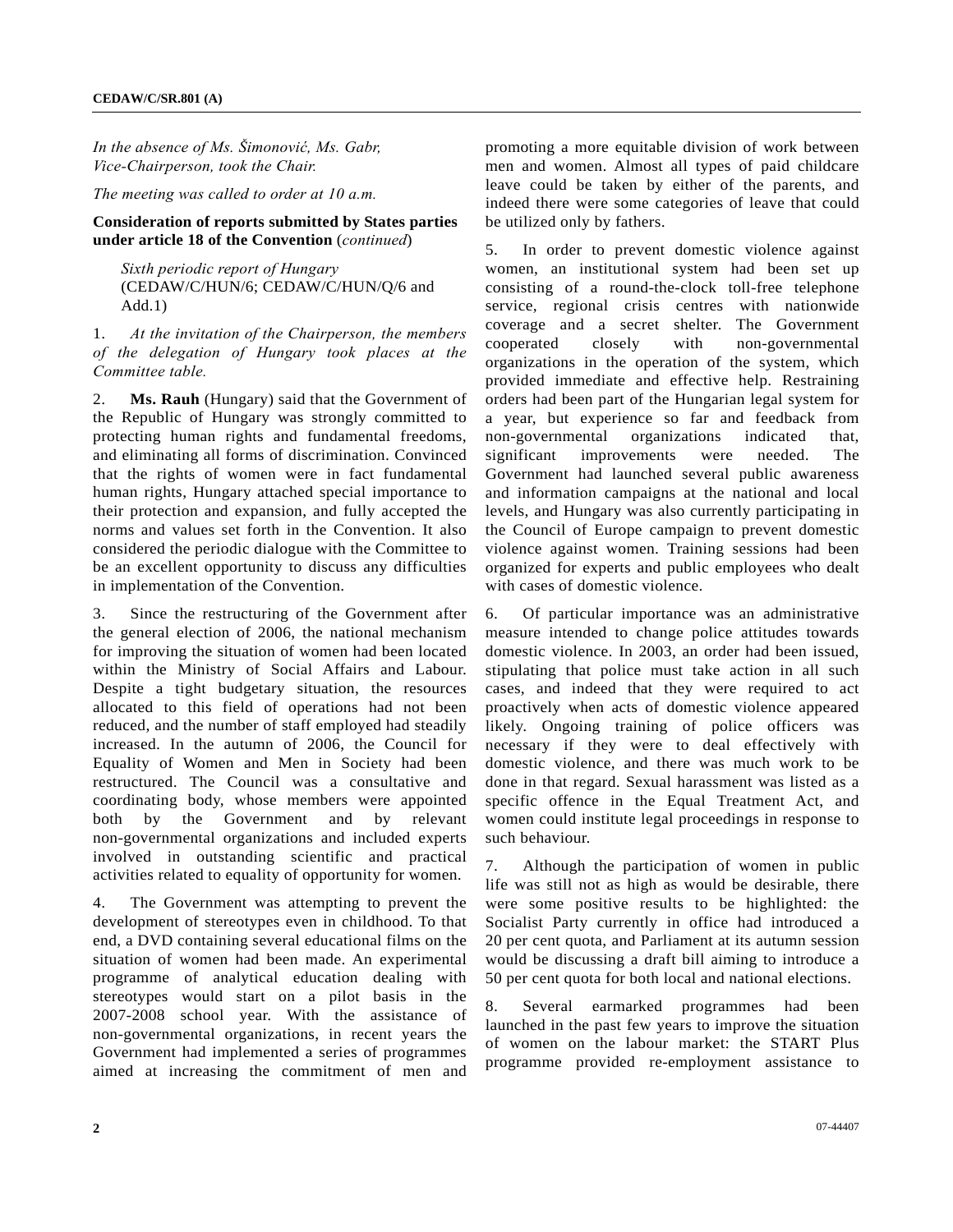people who had been engaged in caring for children or a relative; support programmes helped women become entrepreneurs and/or to strengthen an existing enterprise; and there were programmes to promote the establishment of family-friendly working environments.

9. Under Hungarian law, equal remuneration had to be paid for equal work, but nevertheless, it had not yet proved possible to implement equal remuneration for men and women. However, there was a proposal to amend the associated implementing regulations to make that possible.

10. There were a number of positive steps to be reported in health care. Targeted screening for breast cancer had been launched in December 2001, with 45 screening stations covering the entire country. The participation rate ranged from 37.2 to 41 per cent. A cervical screening programme had been started in September 2003, and by September 2006 some 2 million women had received letters of invitation. However, only some 96,000 women, or less than 5 per cent of those targeted, had attended screening examinations. The Lily Programme had been started in October 2005 in an attempt to raise women's participation, widening its focus to women who were undergoing gynaecological examinations. The success of the programme was indicated by the fact that 41 per cent of those screened had been women who had not previously participated in organized screening. Mobile screening stations had been used in several various parts of the country, with varying results, but the operating costs precluded their being used nationwide. The Government had also organized on-site examinations by gynaecologists in cooperation with the local governments, with a 40 per cent participation rate. Another issue concerned the provision of data by private gynaecologists: because many women visited private specialists, the Government lacked accurate data.

11. The HIV/AIDS situation in Hungary was so far relatively favourable: as at 31 March 2007, the total number of registered HIV-positive persons was l,385: 1,239 with identification codes and 146 anonymously. Men accounted for 75 per cent, 14 per cent were women and 11 per cent were of unknown sex. Sentinel screening examinations performed for the sixth time within 10 years had detected no HIV-positive pregnant women. In 2005, the number of abortions had been 48,689, while for 2006 the preliminary and partially estimated figure was 46,500. The decline had been

observed in all age groups, including adolescents and women in their early twenties.

12. Since 1 January 2005, regional district nursing had been regulated by a new professional decree, and a new decree on the financing of such activities had come into effect on 1 June 2005. The reason for the changes was to regroup services in the areas of greatest demand. Since district nurses met 60 per cent of the persons they attended at educational institutions, the scale of school district nurse services had increased considerably from 481 persons in 2004 to 908 in 2006. Statistical data for 2006 showed a total of 3,807 district nurses working in the regions, who also prepared informative materials pertaining to family planning and delivered them to health-care providers. To that end, the Professional College of District Nurses had published a guideline in 5,500 copies, for distribution to each of the district nurse counselling centres.

13. As a result of demographic changes, the number of elderly single women in society was increasing. In 2004, the average age at death of men was 66.87 years, while the corresponding figure for women was 74.87 years. In the same year, average life expectancy at birth was 76.91 years for women and 68.59 for men. The mortality rate from cardiovascular diseases had decreased, while that from oncological diseases had been rising. However, that ratio could change significantly at different ages: in the case of young people, the majority of deaths were caused by external causes, such as accidents. In the 35-64 age group especially in the case of women — tumour-related diseases had occurred at an exceptionally high rate. The leading causes of deaths in women were pulmonary cancer, followed by colon cancer and breast cancer, while in terms of rates of occurrence breast cancer was highest. Premature mortality due to either breast or cervical cancer was much higher among Hungarian women than the average figures in the European Union.

14. Since July 2006, Hungary had been witnessing the gradual renewal of the health-care system. A flat fee for medical visits had been established, with exemptions for children under the age of 18 and women receiving pregnancy-related care. The reform measures were expected to improve access to medical services, as well as their quality, and it was planned to extend the exemptions to the socially deprived.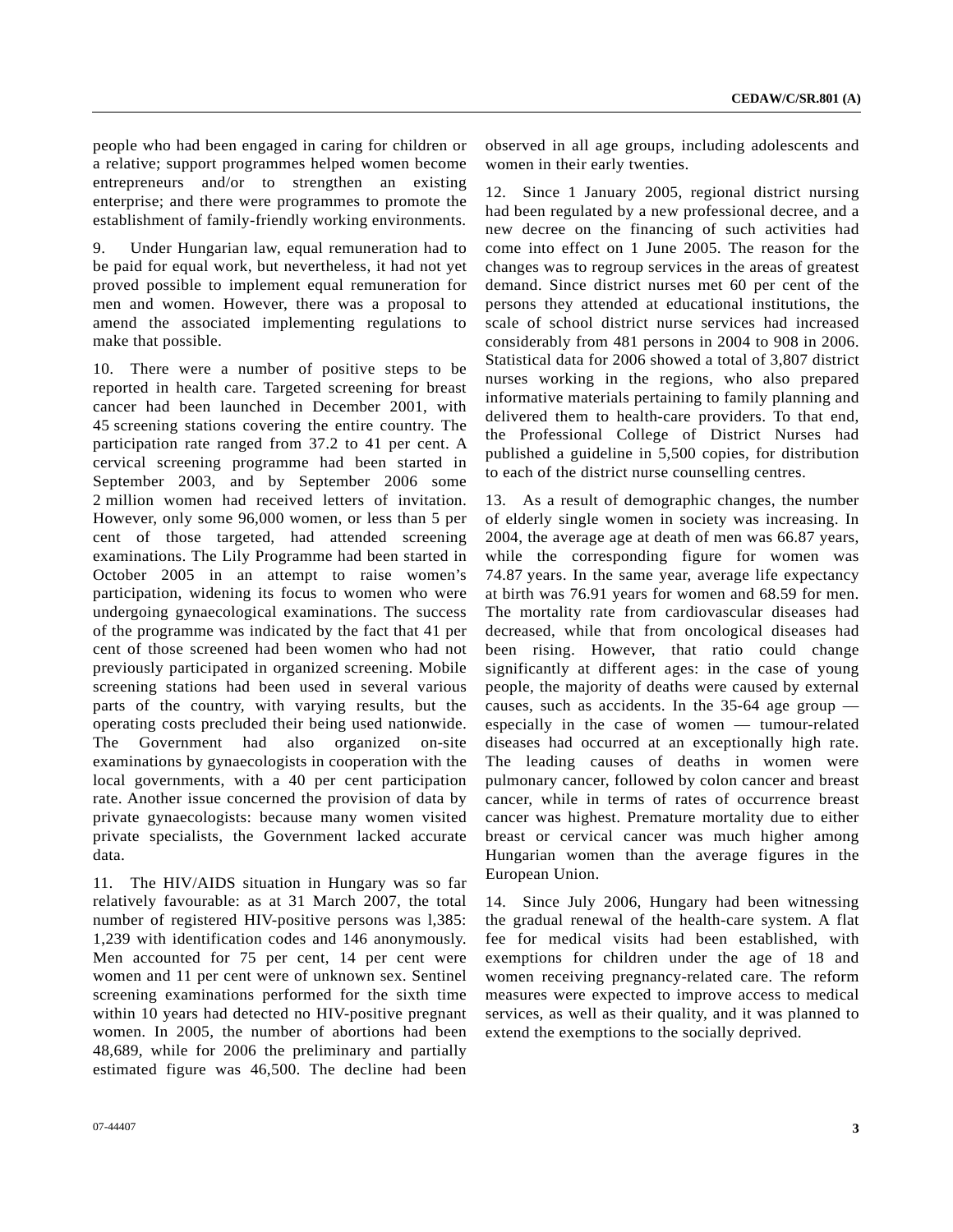15. The 10-year strategic plan that the Parliament had adopted on 25 June 2007 was a milestone in the series of measures conceived to improve the situation of Roma women. Each year, Hungary issued a statistical pocket book on the situation of women and men, and the most recent issue had contained a separate chapter on Roma women. The number of government publications concerning the rights of women had been increasing. Available free of charge, they presented information covering both international and domestic practices.

16. Cooperation with non-governmental organizations had improved considerably in recent years, in a constructive spirit of partnership that had been beneficial to both sides. For example, there had been consultation between the CEDAW delegation and the organizations submitting shadow reports.

17. In addition to the Convention, Hungary was also committed to the Beijing Declaration and Platform for Action. Those documents served as the basis of the National Action Plan Promoting the Social Equality of Women and Men, which was currently under preparation. In order to give the National Action Plan the broadest possible social basis, non-governmental organizations and experts were also being invited to participate in its preparation.

18. Having ratified the Optional Protocol in 2001, Hungary was involved in two individual complaints. The Committee's recommendations pertaining to these cases had given rise to several positive changes such as, in the area of health care, the modification of the existing informed consent form, and the design of standardized forms for information-gathering purposes.

19. Hungary was aware that there were a number of areas where the measures taken were still not sufficient, or had not brought about the desired outcomes, and would welcome all constructive criticism that would help it to advance in the right direction.

#### *Articles 1 to 6*

20. **Ms. Patten** said that she had a number of questions relating to the Optional Protocol. The Committee was rather concerned about the level of consideration that the Government was giving to its Views on communication 4/2004, A.S. vs. Hungary. In Hungary's initial response, it had informed the Committee that the Ministry of Social Affairs and

Labour had asked the Public Foundation for the Rights of Patients to advise what compensation would be considered adequate, given the Committee's recommendation that compensation should be paid commensurate with the gravity of the violation of the rights of Ms. S., namely permanent deprivation of her natural reproductive capacity. Having sent a further letter to the Government on 6 June to inquire about progress, the Committee had been deeply concerned to receive a second response on 17 July revealing a totally different stand by the Government, to the effect that payment of compensation was not feasible, on the grounds firstly that the Hungarian courts of justice had not found any infringement of the rights of Ms. S. and secondly that she had not lodged an appeal.

21. She wished to point out that the decision of the Court of the second instance had been final and no appeal had been permitted, and in any event the County Court had indeed found a violation, holding that the information given to Ms. S. had not been detailed: she had not been informed of the exact nature of the operation, of the risks involved or of possible alternative procedures. Even the Court of second instance had made a similar finding with regard to the fault of the doctor, disputing only the permanency of the harm suffered.

22. The stand of the Government of Hungary was somewhat disturbing: domestic court decisions could never relieve a State of its obligation to implement the recommendation of the Committee, an international treaty body. She urged the Government to give due consideration to the Views of the Committee.

23. Her second concern had to do with the Committee's recommendation that Hungary should review its domestic legislation on the principle of informed consent in cases of sterilization, and should ensure its conformity with international human rights and medical standards including the Oviedo Convention and World Health Organization (WHO) guidelines. It was the position of the Government that its laws were in conformity with both WHO and Oviedo standards, but the Committee was of the view that section 187.7 of the Public Health Act was still not in line with international standards, since it provided that a special information procedure was not required when sterilization was done for health reasons, in the judgment of the doctor. However, the WHO guidelines allowed no exception. The relevant part of the Public Health Act was based on the premise that sterilization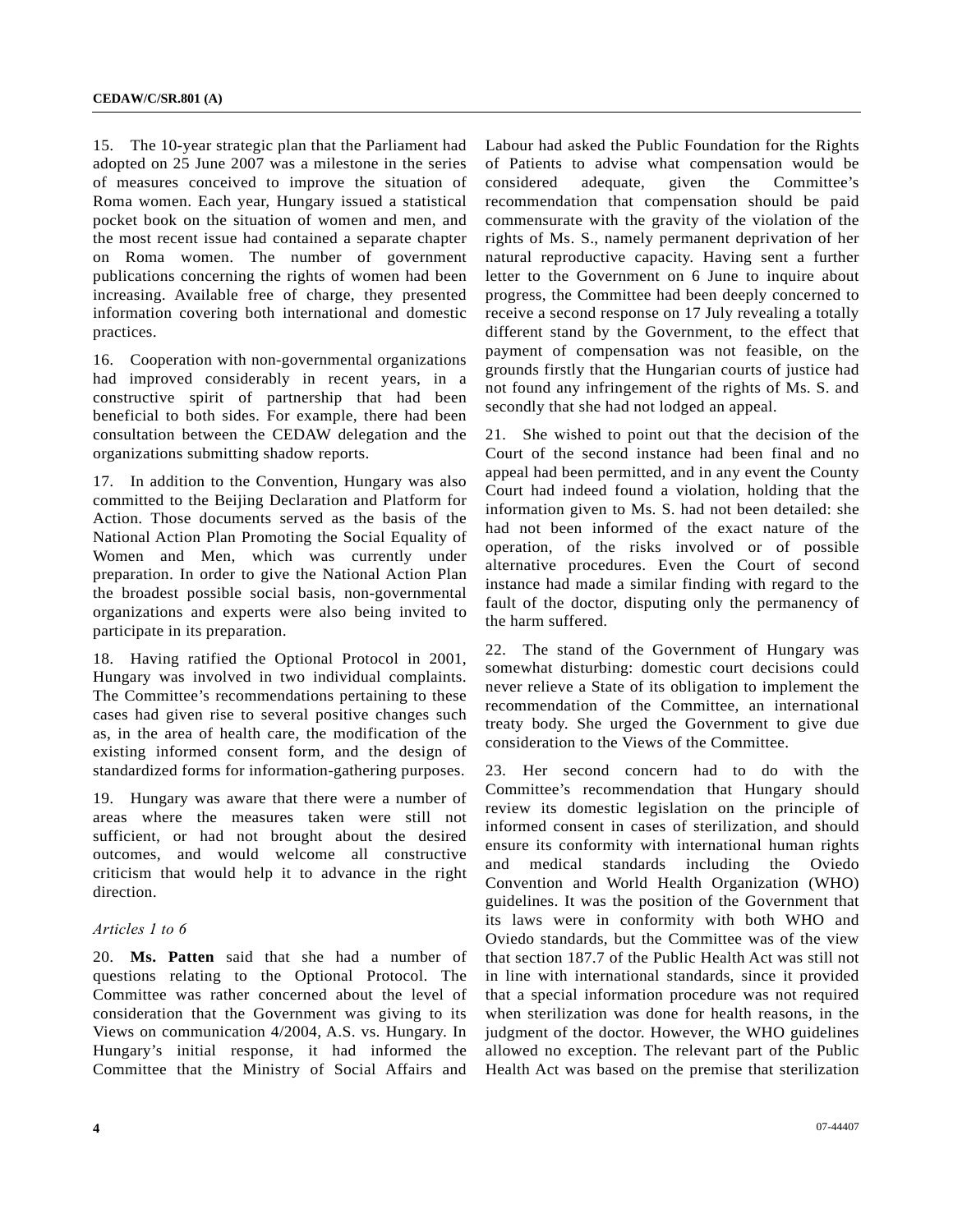was reversible, whereas the WHO guidelines emphasized that the counselling prior to the intervention should cover its irreversibility.

24. Further, following its recommendation that Hungary should monitor all sterilization procedures, the Committee was concerned about the Government's response that, in view of the small number of cases, monitoring of sterilization had not been integrated into the 2007 workplan.

25. Finally, the Committee's recommendation had been that Hungary should ensure that all relevant personnel and public and private health centres were aware of the Convention and general recommendations 19, 21 and 24. Hungary had informed the Committee of a proposed seminar, but the Committee considered that that was not enough to ensure that all stakeholders were made fully aware.

26. **Ms. Shin** commended the delegation for the candour and frankness of its report, but noted that it had been submitted very late. She asked what were the main reasons for the lateness and the obstacles in the way of ensuring that the next report was delivered on time.

27. Noting from the responses to the list of issues and questions (CEDAW/C/HUN/Q/6/Add.1) that Hungary had adopted the proposed amendment to article 20, paragraph 1, she asked whether that had been officially notified to the United Nations. Until that was done, the adoption would not be recognized.

28. She was glad to hear that there was a close relationship with NGOs, and wished to know how many women's NGOs were funded. Were there some particular qualifications for NGOs to receive funding?

29. Congratulating Hungary on the Equal Treatment Act and the establishment the Equal Treatment Authority, she asked how many persons were working in the Authority and whether they included professionals specializing in cases of gender-based discrimination. She had noted from the country report that 202 cases had been investigated by the Authority in 2006, seven of them cases of gender discrimination. Were all of the cases investigated that were submitted, or did the Authority make a selection? In fact, a total of 202 cases in a year seemed very low, and she asked whether the new mechanism was adequately publicized. There had been eight cases claiming sexual harassment, of which only one had been substantiated.

Six claims had been withdrawn. She asked about the reasons for the withdrawal, and whether mediation had been involved.

30. **Ms. Maiolo** wished to know what measures were being adopted by the Government, over and above educational programmes for young people, to eliminate stereotypes, in particular in the media. Specifically, she wished to know the results of the campaign launched in December 2005 under the title "Women and the Media," and the results of Act 1 of 1996 on radio and television.

31. Secondly, while congratulating Hungary on the classification of sexual harassment as an offence, she wondered whether the Government had any plans to refine the information given about the new law, in order to make it clear that sexual harassment was a violation of the dignity of women. If that was not done, there was a risk of its remaining too general a concept.

32. **Ms. Chutikul** asked whether the Ministry of Social Affairs and Labour had any machinery for promoting the advancement of women at the local level. She also wished to know whether a system was in place for the overall monitoring of the implementation of the Convention, whether that system included indicators for the identification of expected achievements, and which entity was responsible for such monitoring.

33. Noting that the initial version of the New Hungary Development Plan of 2006 had taken no account of gender equality issues, she asked which government agency had been responsible for putting forward that Plan and whether that agency was aware of the Convention and the obligations that flowed from it. She also wished to know whether previous development plans had covered gender equality issues. The State party should indicate the time frame for implementation of the Plan and how gender equality issues would be incorporated into it. Lastly, she requested more information about the content and priorities of the National Action Plan Promoting the Social Equality of Women and Men, and whether the Plan would be based on the Convention.

34. **Ms. Neubauer** requested more detailed information on the work of the Division of Equality of Women and Men in Society, including how many staff members it had, what the size of its budget was, and how its mandate compared to that of the department which had been responsible for promoting gender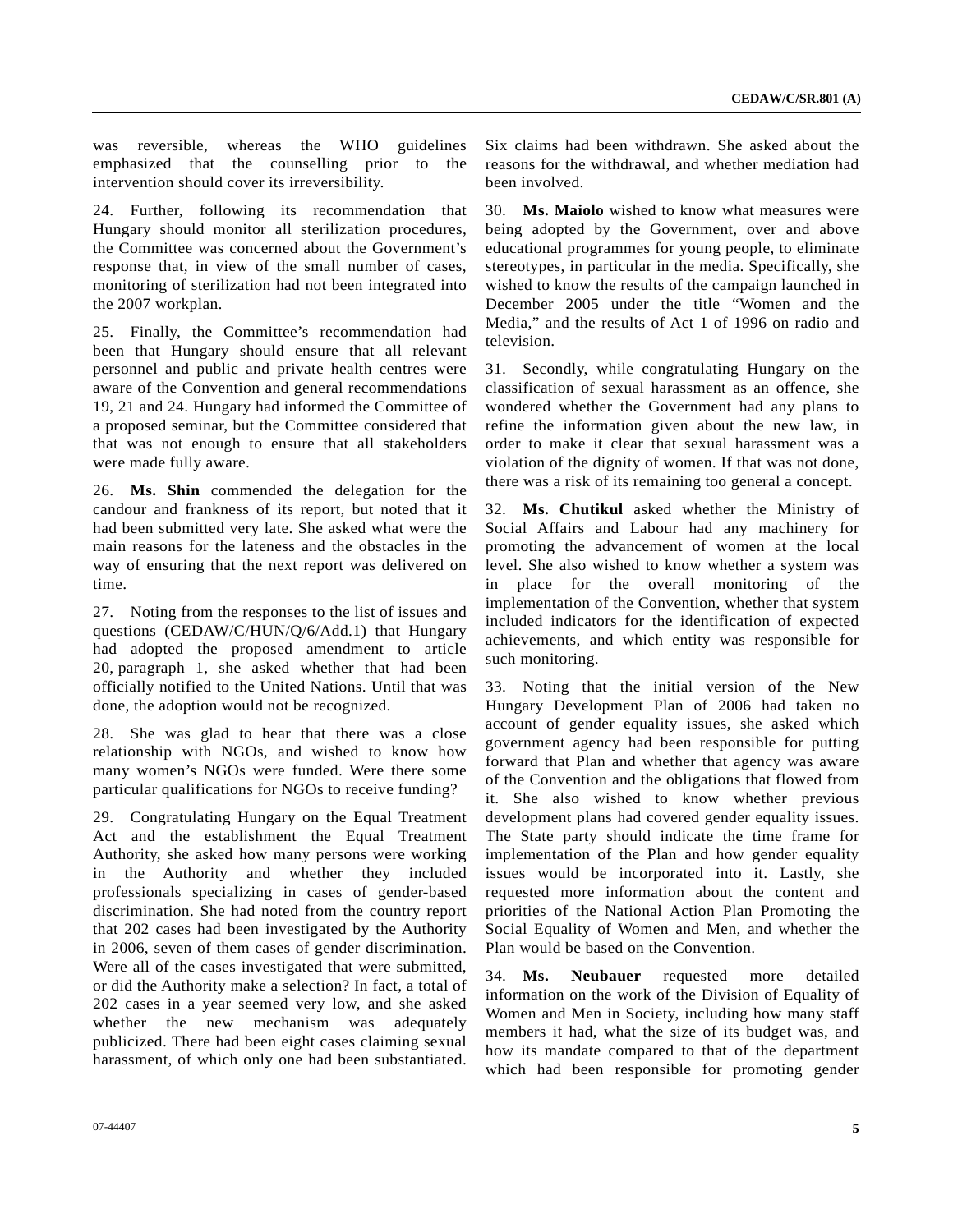equality before the recent restructuring. She requested an update on the national action programme for gender equality, the elaboration of which had been the responsibility of that department, and asked what other specific action plans were envisaged to promote the full achievement of gender equality. Lastly, she asked in what ways the Division supported gender mainstreaming in Government ministries and other institutions and what mechanism existed for the coordination, monitoring and evaluation of the work of ministries and of local and regional authorities responsible for promoting gender equality.

35. **Ms. Rapi** (Hungary) said that national legislation on sterilization had recently been amended to take the Committee's recommendations into account, in consultation with non-governmental organizations. A standardized informed consent form was being prepared. The Ministry of Social Affairs and Labour had recently compiled an information package for obstetrics and gynaecology departments throughout the country and had also organized seminars for district nurses. Thus far in 2007, no complaints regarding sterilization procedures had been filed with the Ministry of Health or other relevant organizations.

36. **Ms. Dósa** (Hungary) said that, in the case cited by Ms. Patten, the court had ruled against the complainant because it had found that there were no grounds for compensation under Hungarian law. The law on public health had been amended in 2006 to establish the obligation to inform sterilization patients of alternative methods of contraception and of the irreversible nature of the procedure. The law had thereby been brought into line with international norms. In cases where sterilization was performed for health reasons, the obligation to inform patients of the irreversibility of the procedure did not apply, but patients must nonetheless be informed of their diagnosis and of the consequences and possible risks of the procedure. The courts were increasingly ruling against health providers who failed to provide patients with the necessary information.

37. **Ms. Rauh** (Hungary) said that her Government would make a particular effort in future to submit its reports to the Committee on time.

38. The Council for the Social Equality of Women and Men was a forum in which NGOs, including women's NGOs, were able to express their opinions to the Government on relevant matters and to participate in the elaboration of legislation and national development plans. The Government also supported women's NGOs by giving them the opportunity to apply for grants for programmes designed to promote gender equality and to raise public awareness of gender issues and for their participation in international events. To her knowledge, some 100 women's NGOs received such funding, but more precise information would be provided in the State party's next report.

39. The Equal Treatment Authority, which was responsible for implementing the Equal Treatment Act, had a full-time staff of 15 lawyers and an advisory body of six experts, three of whom were experts on gender issues. A national list of recognized experts on gender issues would be prepared for inclusion in the National Action Plan. In addition to the Authority, Hungary had established the offices of general ombudsman, ombudsman for data protection and an ombudsman for the rights of minorities, all of which had websites and produced brochures publicizing their work. Nonetheless, the provision of information to the public needed to be improved. The Equal Treatment Authority planned to set up a special website on its anti-discrimination work, with information on the cases it had handled. In 2007, NGOs, employers and media organizations had also been invited to apply for funding for activities designed to inform the public of their rights, especially the right to equal treatment.

40. Details of the Equal Treatment Authority's mechanisms and procedures were provided on its website. All complaints of sexual harassment were investigated by the Equal Treatment Authority, whose procedures were regulated by a Government decree. Complainants had the right to appeal in court against the Authority's rulings, although in most cases the courts confirmed those rulings. One of the main reasons for the withdrawal of cases was anxiety on the part of the complainant about the possibility of the case being publicized.

41. **Ms. Makár** (Hungary) said that the national school curriculum included a civic education component, in which children were taught about their rights. In addition, as part of the national strategy for children, schools addressed the issue of breaking down gender stereotypes with a view to promoting happy family life. A regional campaign had also been conducted in conjunction with the "houses of opportunity" network to combat the use of gender stereotypes in the media. Funding had recently been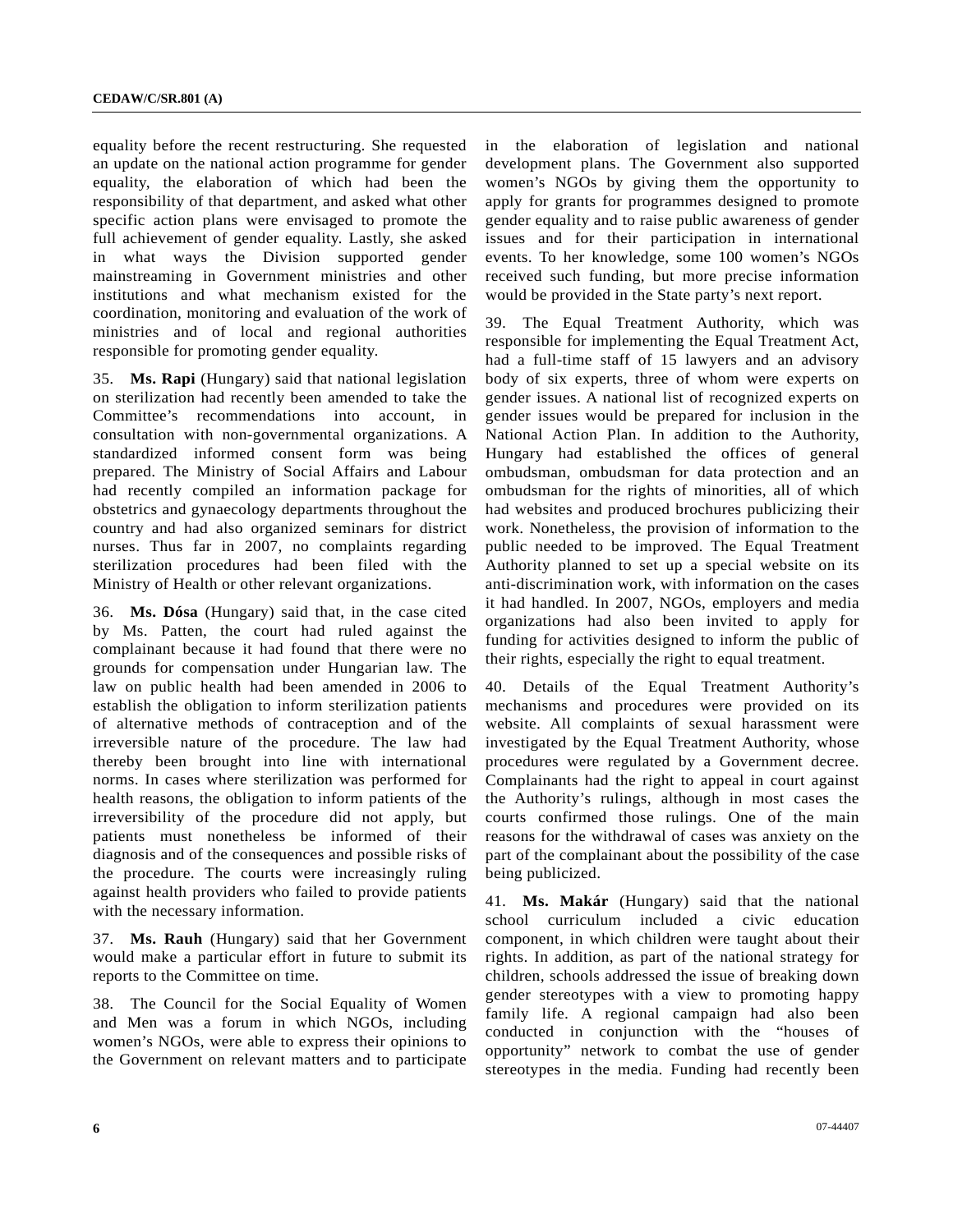provided for programmes to address sexual harassment in the workplace and to promote responsible family planning. Further funding was to be awarded to media organizations that put forward the best proposals for programmes to combat stereotyping and violence against women.

42. The Ministry of Social Affairs and Labour had set up a working group for the purpose of eliminating stereotypes, the members of which included two Government experts and seven representatives of media organizations. As part of that initiative, an educational DVD had been produced and would be piloted in a number of schools in the coming year, with a view to disseminating it country-wide at a later stage. The working group was also preparing a glossary on the subject of stereotypes and a package of publicity materials on how to combat them.

43. **Ms. Dósa** (Hungary) said that Hungarian law contained no definition of the right to human dignity. However, that did not mean that the concept did not exist. The Constitutional Court had, in a number of rulings, provided an interpretation of the concept, to which other courts could refer in cases involving any kind of infringement of human dignity.

44. **Ms. Rauh** (Hungary) said that one of the main priorities of the Ministry of Social Affairs and Labour was to achieve social equality between men and women by mainstreaming gender into all government policies. The Ministry of Justice and Law Enforcement was responsible for the implementation of the Convention, which had been incorporated into national law.

45. The Government had made efforts, in consultation with women's NGOs, to ensure that National Development Plan II, or the New Hungary Development Plan, constituted an improvement on National Development Plan I in terms of raising the profile of gender issues and enhancing monitoring of the implementation of gender equality programmes. NGOs were represented on the committee responsible for monitoring the implementation of the Plan.

46. **Ms. Makár** (Hungary) said that early efforts to promote gender equality had focused mainly on the situation of women in the labour market and on making the workplace more family-friendly. Efforts were now more broadly focused on promoting the equal participation of women and men in all areas of life.

47. **Ms. Rauh** (Hungary) said that, in recent years, Hungary had faced many social problems connected with the process of transition to a market economy, including problems of inequality between men and women. Nonetheless, a secretariat for equal opportunities had been set up in the late 1990s with responsibility for national follow-up to the Beijing Declaration and Platform for Action. The fact that responsibility for gender issues had been assigned to the Ministry of Social Affairs and Labour meant that those issues currently enjoyed a higher profile. However, no entity yet existed within the Government itself for the promotion of gender equality. Plans to create such an entity in the medium term and to provide civil servants and politicians with the necessary training were being drawn up.

48. With regard to family violence, a national crisis centre had been set up, along with nine regional centres for the provision of assistance to victims. Working groups had also been set up to address the issues of women in political life, equal pay for equal work, women and research, the work-life balance and trafficking in human beings.

49. With regard to public information activities, the houses of opportunity network now covered most regions of the country. The houses provided the public with information on a variety of subjects, including gender equality issues.

50. **Ms. Gaspard**, referring to the last paragraph of Hungary's responses (CEDAW/C/HUN/Q/6/Add.1), noted that there might be some confusion between the ratification of the Optional Protocol and the amendment to article 20, paragraph 1, of the Convention, since the Committee had no record of the ratification by Hungary of such amendment. Did the Government intend to ratify it? She wondered why none of the ombudsmen specialized in women's rights.

51. While she welcomed the delegation's report on the Government's current efforts to combat stereotypes, she noted that there had been a considerable delay in implementing the relevant recommendations made by the Committee in 2002 and urged the Government to expedite matters in that regard. She asked whether there was a body responsible for monitoring advertising to ensure that it was not degrading to women. Noting that minorities were often considerably discriminated against and stereotyped, she wondered whether the recent measures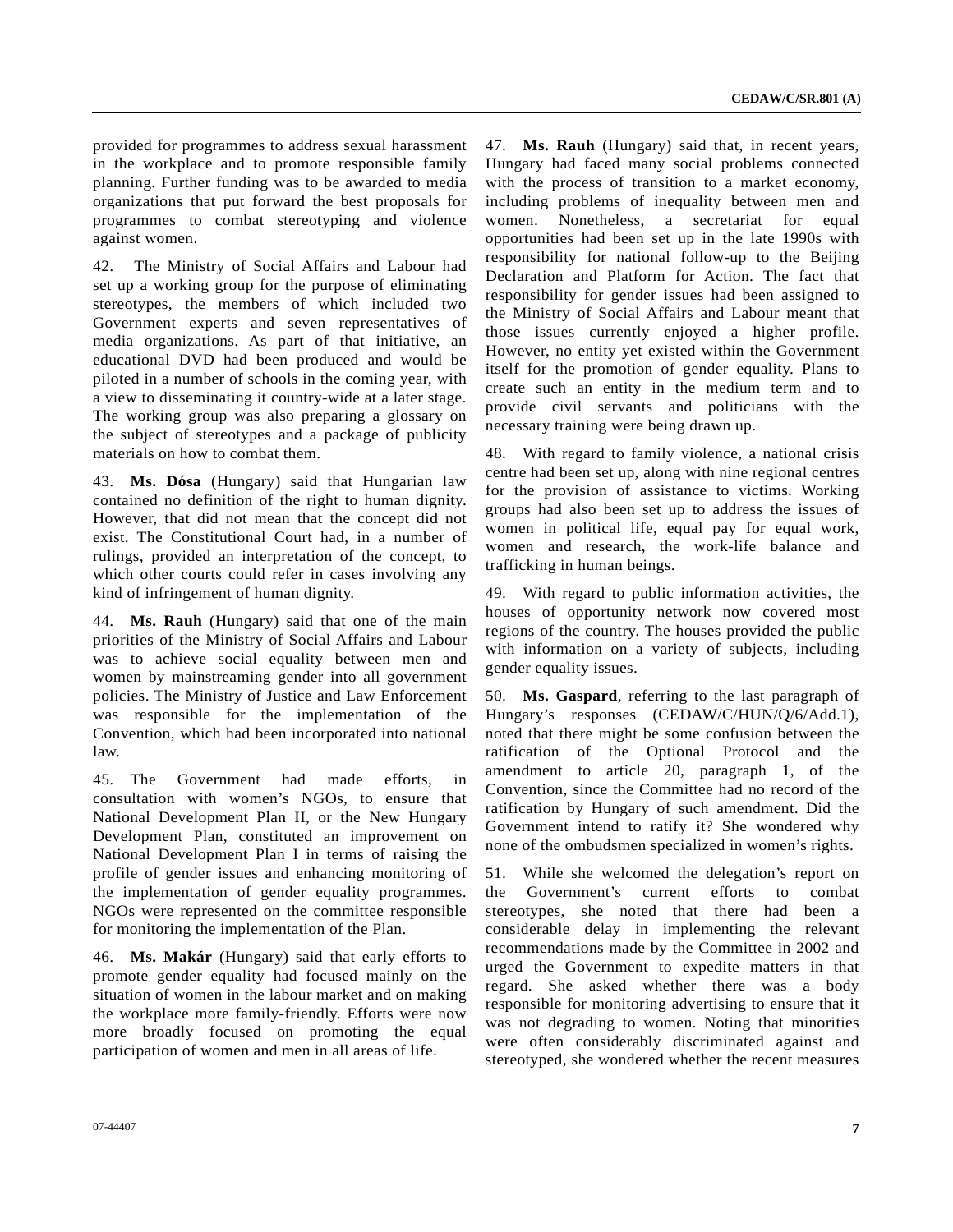taken by the Government in June concerning the Roma, and especially Roma women, addressed stereotypes.

52. **Ms. Simms** welcomed the positive steps that Hungary had taken to deal with women's equality issues. However, she was concerned that stereotypes seemed to be interfering with the justice system. Referring to an Amnesty International report that Hungary was not dealing effectively with crimes of rape and other forms of violence against women because of the attitudes of the police and court officials, she wondered whether the Government had studied how rape and violence against women related to stereotypes.

53. Roma women suffered violence not only from Roma men but also from the wider society, which perceived them as an "inferior people". Furthermore, the police and other institutions treated them very badly. That issue did not seem to have been adequately addressed. Women had a special place and a special need. Accordingly, gender-disaggregated data on minorities and the Roma people were needed to develop an effective programme for Roma women.

54. **Ms. Pimentel** expressed concern at the conservative and discriminatory mentality of Hungarian society regarding women's roles. She was dismayed at how women were portrayed in textbooks and the media and at the growing acceptance of pornographic material, all of which was inconsistent with the principles of the Committee and of all human rights instruments. Hungary's laws, policies and training and awareness-raising campaigns on that issue could be effective only if they were consistently enforced and continuously organized. She wondered whether the Government was contemplating strengthening its efforts in that regard and whether the delegation could shed further light on its response to question 13 of the list of issues to the effect that, under the Framework Decision, a realistic portrayal of child pornography in which the subject was a non-existent child did not qualify as an abuse of illegal pornographic image. Such depictions undermined the dignity of boys and girls.

55. **Ms. Begum** welcomed the Government's initiatives to prevent cervical and breast cancer. While she applauded Hungary's initiatives to combat violence, including hotline services and regional crisis shelters, the incidence of domestic violence in the country — over 25 per cent of women over the age of 14 were victims — was nevertheless alarming. She wondered why Hungary had a law on sexual harassment yet did not have a separate law to combat domestic violence; whether there were enough shelters for the immediate protection of female victims of domestic violence; and whether such victims had access to legal and medical aid. Did migrant women victims of domestic violence enjoy the same rights as Hungarian women? She inquired about the situation of single women with children in refugee camps and the steps taken by the Government to protect their rights. It would be interesting to know what steps were envisaged to protect children from sexual exploitation and pornography. She had serious concerns about the setting of the age of consent at 14 without adequate protection and education in terms of safe sex, adolescent reproductive health-care services and the use and availability of contraceptives. Those concerns seemed to be borne out by the more than 48,000 abortions, including teenage abortions, performed in 2005. The report had provided no details on the extent and victims of human trafficking. The delegation should update the Committee on the proposed national programme to prevent trafficking in people, help victims and enable their social reintegration.

56. **Ms. Chutikul** wondered whether the Government was contemplating amending the law to decriminalize prostitution and asked about the steps that had been taken to provide shelters and the necessary social services. She suggested that the Government could support the non-governmental organizations that were already doing excellent work in that field.

57. She wondered whether the Criminal Code as amended strictly adhered to the definition of human trafficking under the Palermo Protocol. Had there been discussions among law enforcement officials, NGOs and other interested members of civil society about the criteria for victim identification? She inquired about the status of and some of the topics covered by the action plan against trafficking in persons developed by the Ministry of the Interior. Did it address both crossborder and domestic trafficking?

58. **The Chairperson**, speaking as a member of the Committee, wondered how the law on equal opportunities could be implemented to give more opportunities to women, in areas other than politics. She wanted to know how the Government intended to ensure the advancement of women in all aspects of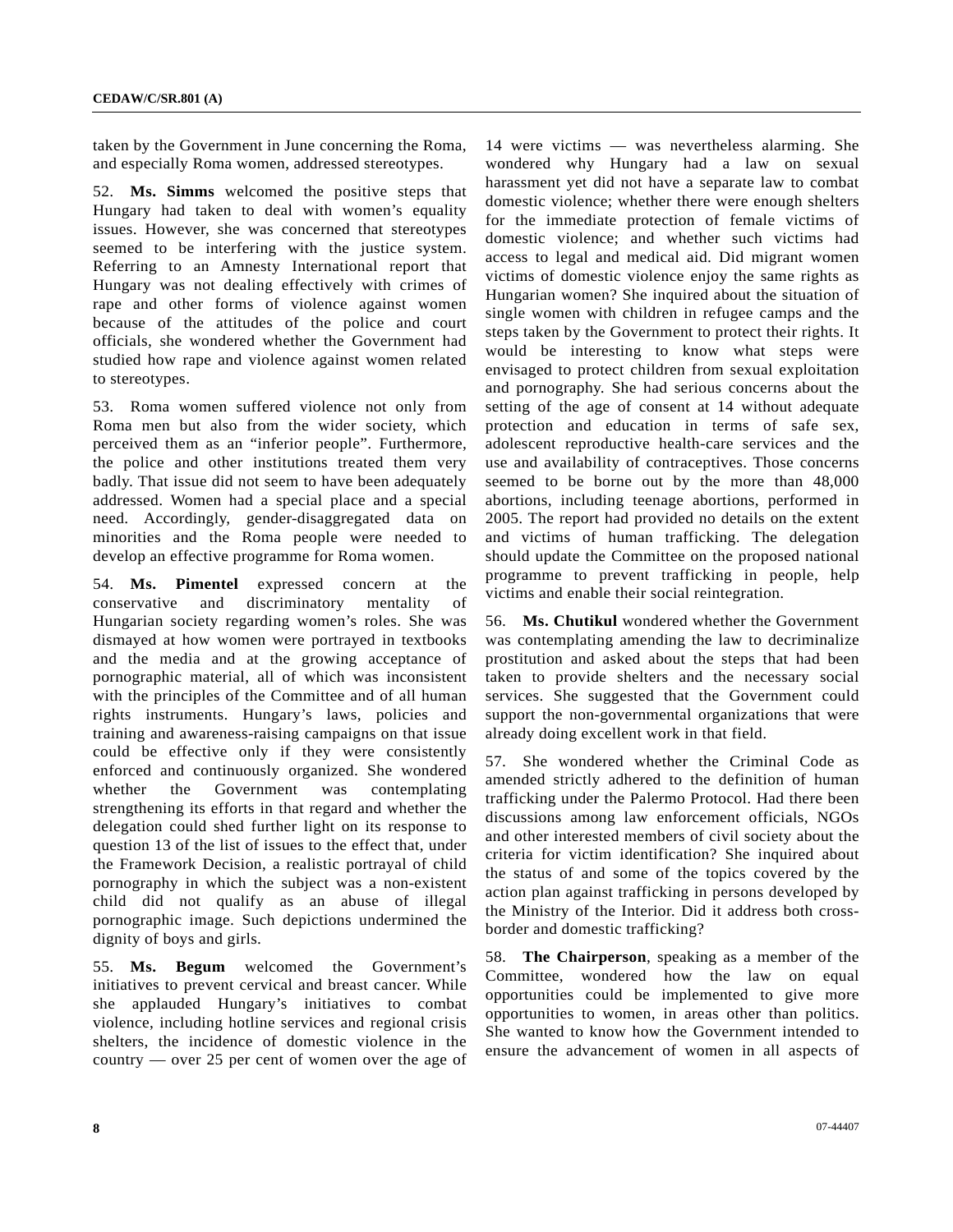their lives, including education, employment and social services.

59. **Ms. Rauh** (Hungary) said that her Government would look into the issue of the amendment to article 20, paragraph 1, and report its findings to the Committee. While there was no specific ombudsman for women's issues, the mere existence of the institution represented an achievement, as did the Equal Treatment Authority. The latter worked closely with NGOs to formulate recommendations and proposals to the Government through Parliament. Regarding stereotypes of Roma women, Parliament had adopted a decision of 25 June 2007 on gender equality as a whole, with a strategic plan targeting areas such as education, employment, housing and culture and relevant implementation measures. A separate section of the decision also provided for the establishment of gender equality in four priority areas.

60. **Ms. Makár** (Hungary) said that the current publication entitled "One hundred words on equality" was part of the ongoing efforts to combat stereotypes; a new version would be published shortly. All textbooks would be prepared taking into account gender equality, and new materials, including secondary school textbooks and teaching manuals, dealt with women's role in society and history.

61. Regarding advertising, Hungary had an advertising ethics committee composed of the country's 22 largest advertising firms. Advertising in Hungary must be in line with socially accepted norms and standards. The ethics committee could only make recommendations; it could not impose punishment. Hungary also had a National Radio and Television Council which, among other things, received complaints. The Government had been promoting a "family-friendly" workplace programme for some years as part of its efforts to break down stereotypes. A working group had been established on the role of women in decision making in the economic and political spheres; its plans included a day in Parliament.

62. **Ms. Rauh** (Hungary), responding to a query concerning measures taken by the Government to combat violence against Roma women, said that Hungary's legal system was fully in line with European standards with respect to the protection of human rights. The ombudsman for minorities typically dealt with Roma women's issues, including complaints of rights violations. Although the Government maintained an ongoing dialogue with human rights NGOs, consulting them regularly and using the information received from them as vital inputs in its policies, a quantum shift in attitudes was needed in the public administration and system of justice to address Roma women's concerns. To that end, training programmes were organized every year. A European Union-funded programme focused on training public administration employees and providing financial assistance to NGOs that provided legal aid to those that needed it. Furthermore, in an attempt to close the tremendous trust gap between the Roma and the police, the police force now had Roma desk officers.

63. **Ms. Dósa** (Hungary) said that the publication of photographs and other forms of child pornography were punished under Section 272 of the Criminal Code and that indecent assault and other sexual crimes were punishable by a prison sentence of one year or a fine.

64. Human trafficking was also covered in the Criminal Code. A special criminal investigation team had been set up and the Government had prepared a draft national strategy to combat domestic trafficking, which would be coordinated with the public administration and relevant NGOs. She was pleased to report that the number of trafficking cases in Hungary had declined.

65. **Ms. Makár** (Hungary), said that in cases of domestic violence, both migrant women and single mothers had full access to crisis centres and shelters. The National Crisis Management and Telephone Information Service operated a toll-free hotline and employed staff who spoke various languages. There were two Secret Shelters, one organized by the Government and the other by an NGO.

66. **Ms. Dósa** (Hungary) said that the Ministry of Justice had initiated a dialogue with an advocacy organization to prevent the exploitation of women in prostitution. It had been agreed that a police expert would also participate in the dialogue. The Criminal Code was currently being amended to include a new definition of "offence" and two draft laws on prostitution were being elaborated, with the participation of relevant NGOs.

67. **Ms. Rauh** (Hungary) said that the Equal Treatment Act took into account all Hungary's international obligations and that sectoral laws had been brought into line with the Act upon its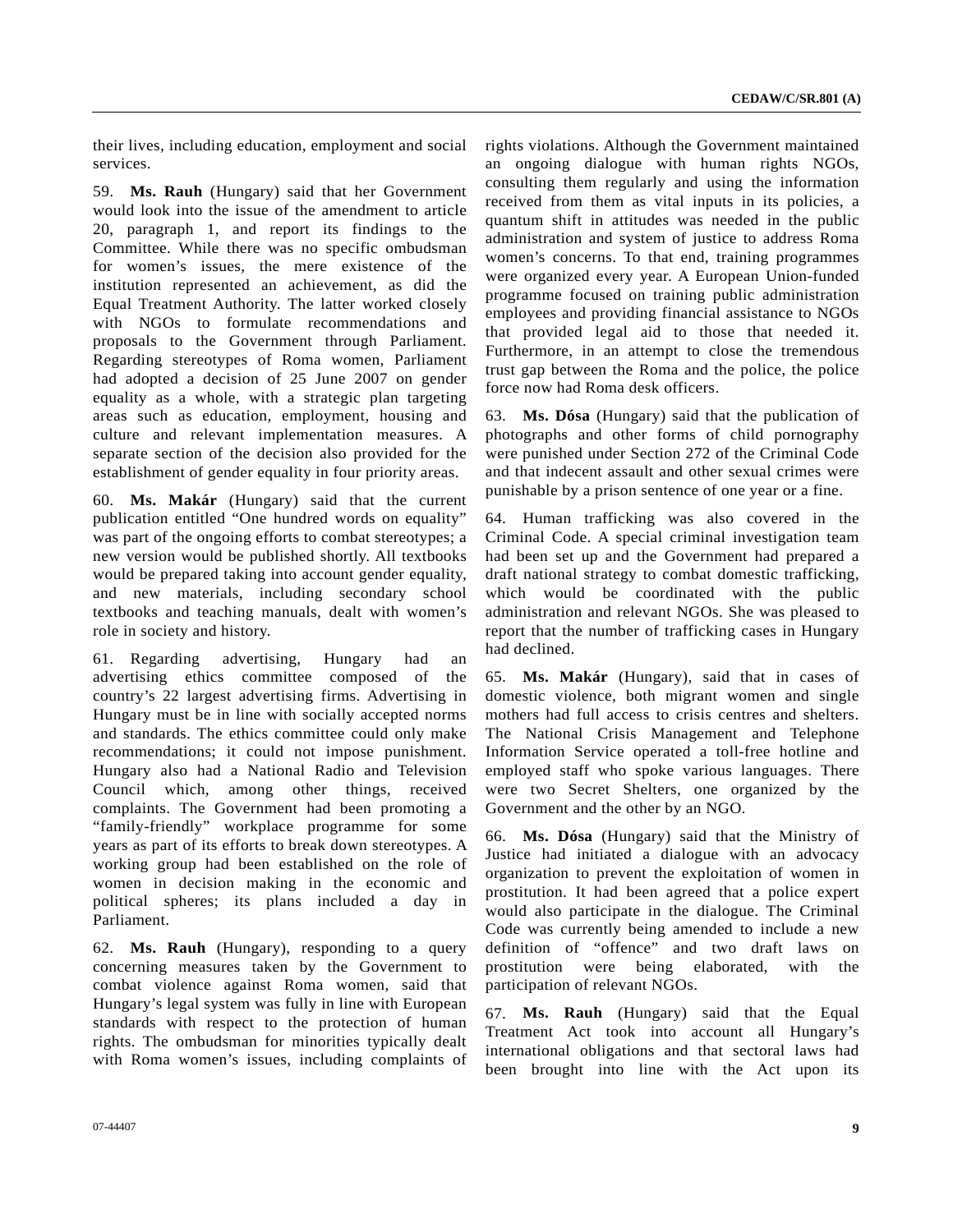promulgation in 2003. A study of the laws was currently being conducted and any proposed amendments would be submitted to the Council for Equality of Women and Men in Society. NGOs would also be given the opportunity to review the amendments and offer their comments.

68. The Government did not wish to impose a quota system to increase women's participation in political parties, as that would constitute interference. However, the Ministry of Social Affairs and Labour was conducting a study, the results of which would be sent to all political parties in the hope that they would establish a quota system themselves. In the autumn of 2007, Parliament would consider a draft bill to establish gender parity in national elections.

69. **Ms. Shin** noted that the Criminal Code defined sexual crimes such as rape and assault as "crimes against sexual morality" and pointed out that changing the names of the crimes to reflect their gravity would help to change attitudes. She was also dismayed that women were obliged to pay 6,000 forints to apply for a restraining order.

70. **Ms. Chutikul** said that the National Action Plan Promoting the Social Equality of Women and Men and the national strategy to combat domestic trafficking should include time frames and indicators for expected achievements. She also requested further information regarding the amendment of Criminal Code provisions governing prostitution.

71. **Ms. Patten** pointed out that, in its March letter to the Committee, the Hungarian Government had indicated that Ms. S. had been awarded compensation but that the Public Foundation for the Rights of Patients had not yet made a recommendation regarding the amount. The July letter to the Committee indicated that compensation had not been awarded at all. She would appreciate clarification of the matter.

72. **Ms. Begum** expressed concern that the minimum age of consent for sexual intercourse had been set at 14 and stressed that 14-year-old girls were, in fact, still children.

73. **Ms. Rauh** (Hungary) agreed that the definition of rape and sexual assault in the Criminal Code should be amended; in fact, a recommendation to that effect had already been made. She would be grateful if the Committee could include a similar recommendation in its concluding comments.

74. **Ms. Dósa** (Hungary) said that restraining orders were issued free of charge when the application was filed by the State. However, individuals who applied for a restraining order were required to pay a fee. Such cases were rare and usually involved "light physical injury". If the perpetrator of the injury was found guilty, the applicant was reimbursed.

75. **Ms. Rauh** (Hungary) said that the delegation would take into account the recommendation by Ms. Chutikul that the National Plan Promoting the Social Equality of Women and Men and the national strategy to combat domestic trafficking should include time frames and indicators for expected achievements.

76. **Ms. Dósa** (Hungary), in reply to the questions concerning compensation for the violation of patients' rights, said that the Convention formed part of national legislation and thus was directly applicable. The Government was focusing on prevention rather than compensation and national legislation had been amended to strengthen and protect patients' rights. The Public Foundation for the Rights of Patients was not in a position to comment on the case of Ms. S., as it was currently before the courts.

77. With regard to the age of sexual consent, the Criminal Code provided that it was a crime to engage in sexual relations with a girl under the age of 14, regardless of consent. Sexual relations with a girl under the age of 12 was considered a "severe crime".

#### *Articles 7 to 9*

78. **Ms. Gaspard** said that she was pleased that the Government intended to take measures to increase the number of women in elected positions. The delegation had referred to the establishment of a 20 per cent quota; she would appreciate further clarification, as that particular quota had not been mentioned in the report. She would also like to know whether the draft bill on gender parity in national elections was aimed at achieving parity in the election results or the lists of candidates. She noted that there were particularly few women in local office and wondered how the Government intended to increase their participation.

79. **Ms. Maiolo** said that the draft bill to introduce gender parity in national elections should require alternation between men and women on electoral lists.

80. **Ms. Neubauer** expressed surprise that women were severely underrepresented at the highest levels of